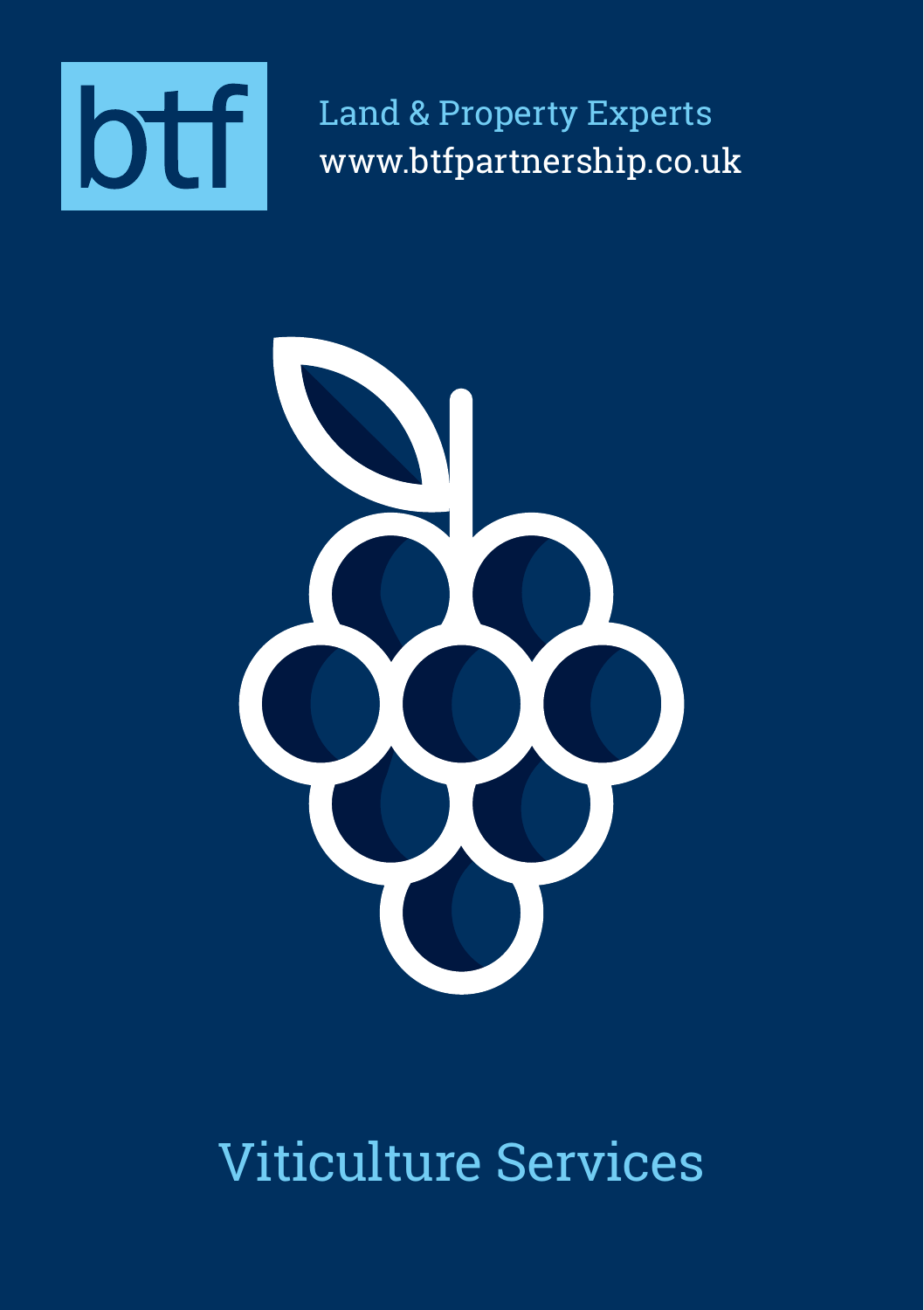

As one of the South East's leading land and property specialists, our experience and depth of knowledge ensures that our clients receive the best possible advice in every aspect of their business.

With one of the largest client bases in the South East, we are regularly approached by farmers and landowners looking to diversify their business into viticulture as well as working to support existing vineyards here in the South East.



## Viticulture Services:

- Tailored land searches
- Sales and acquisitions
- Farm Business Tenancies
- **Grower contracts and joint ventures**
- Valuation
- Project finance

## Consultancy examples:

We were instrumental in the purchase of Gusbourne Farm in 2003, subsequently providing advice through to the eventual sale of Gusbourne Estate in 2013.

We also represented the vendor in the sale of one of the most prestigious sites in the UK, Domaine Evremond at Chilham, Kent to Champagne Tattinger. BTF were initially retained to work with them to find the right site, however we subsequently managed the sale to them, which now forms an exciting joint venture with Hatch Mansfield and local investors.

Further examples of our involvement in this sector include negotiating an FBT for over 100 acres of vines at Bodiam, East Sussex in 2018 and advising many other clients on commercial terms and rental agreements over the past decade.

Working with the likes of Stephen Skelton and Vinescapes, we are experienced at identifying and selling land suitable for new vineyard planting, existing vineyards and lock-stock vineyard sales with buildings and equipment both on and off market.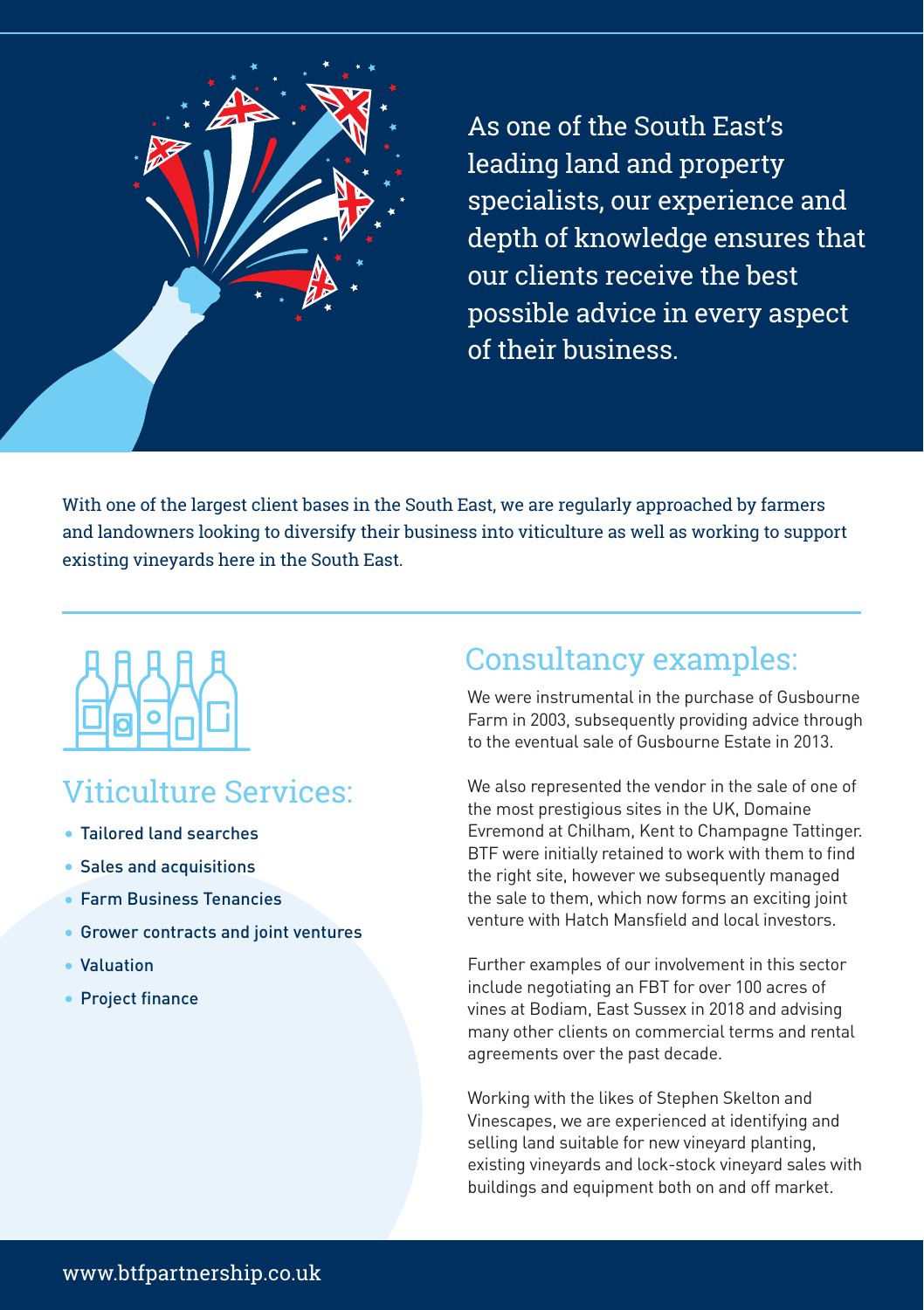Our services to growers are extended via our employment consultancy – The BTF 50 Club. We represent around 300 growers in the agricultural, horticultural and viticulture industry on employment matters from across England and Scotland.



#### Join today for access to:

- Unlimited telephone/email/written advice
- Identification and communication of new legislation
- Annual Workshops
- Precedent contracts of employment
- Template policy and procedure documents
- Practical Advice on ETI audits, GLA compliance and managing seasonal labour
- Grower visits tailored to individual needs
- Regular newsflashes and legal updates
- Lobbying the Government for the industry on relevant issues



We act for a number of estates and property portfolios in Kent and East Sussex and apply a bespoke approach to each. Services range from portfolio management to direct day to day management. We have recently expanded our estate management team and are looking to take on more estates in the future.

#### Overall expertise:

- Rural and Commercial Sales
- Valuations
- Planning and Development
- Property, Estate and Facilities Management
- Grants and Subsidies
- Landlord and Tenant
- 
- **Property Investment Advice**
- Agricultural Finance
- Arbitration and Expert Witness
- Agriculture and Viticulture Employment Advice